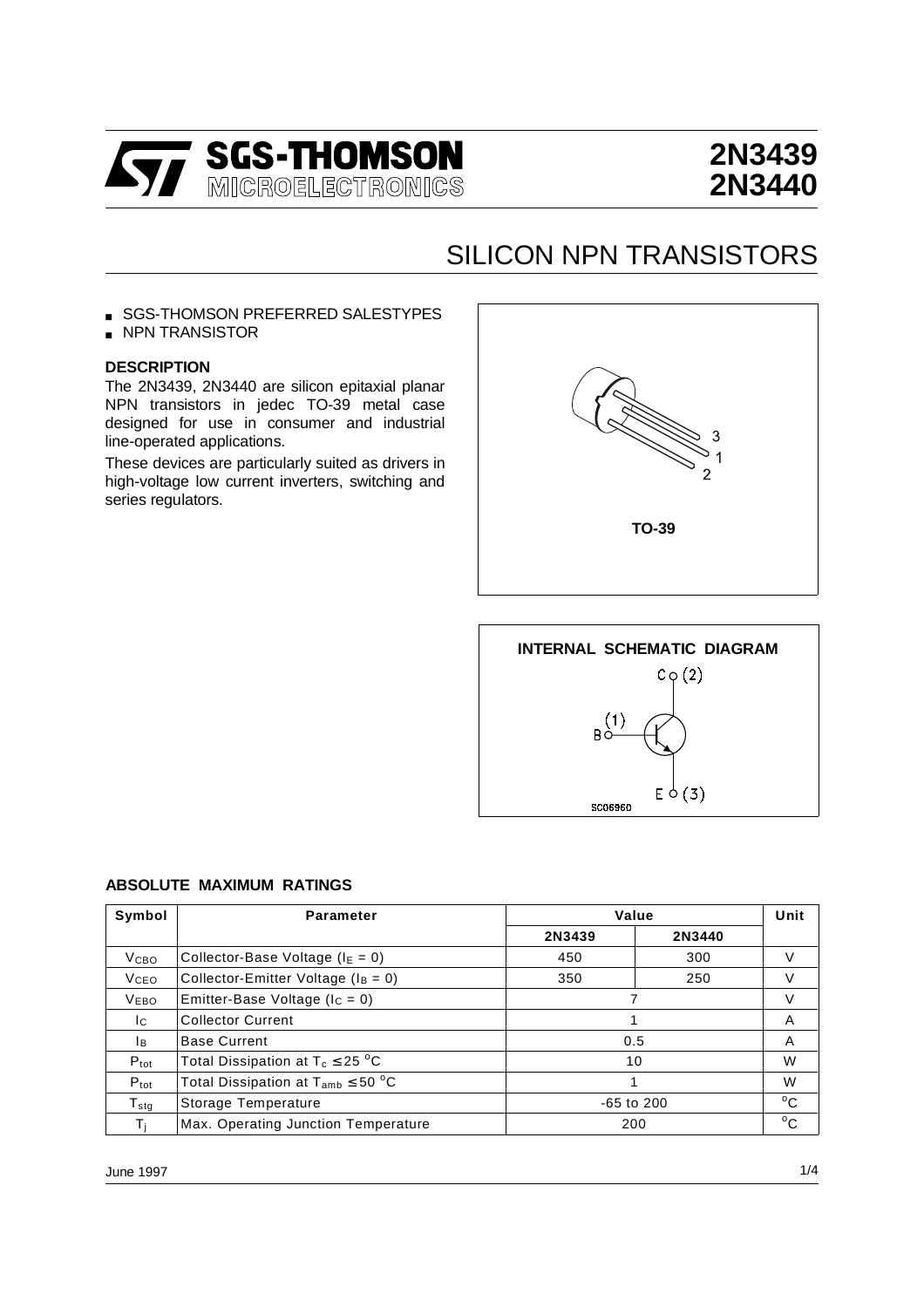## **THERMAL DATA**

| K <sub>thi-case</sub> | 'Thermal Resistance Junction-case   | Max |               | $\rm ^{\circ}$ C/W |
|-----------------------|-------------------------------------|-----|---------------|--------------------|
| $Rthi-amb$            | Thermal Resistance Junction-ambient | Max | $\rightarrow$ | °C/W               |

### **ELECTRICAL CHARACTERISTICS**  $(T_{\text{case}} = 25 \text{ °C}$  unless otherwise specified)

| Symbol             | <b>Parameter</b>                                  | <b>Test Conditions</b>                                                                                        | Min.       | Typ. | Max.       | Unit        |
|--------------------|---------------------------------------------------|---------------------------------------------------------------------------------------------------------------|------------|------|------------|-------------|
| <b>І</b> сво       | Collector Cut-off<br>Current ( $I_E = 0$ )        | for 2N3439<br>$V_{CB} = 360 V$<br>for 2N3440<br>$V_{CB} = 250 V$                                              |            |      | 20<br>20   | μA<br>μA    |
| <b>ICEO</b>        | <b>Collector Cut-off</b><br>Current $(I_B = 0)$   | for 2N3439<br>$VCF = 300 V$<br>for 2N3440<br>$V_{CE} = 200 V$                                                 |            |      | 20<br>50   | μA<br>μA    |
| $lc$ <sub>EX</sub> | Collector Cut-off<br>Current ( $V_{BE} = -1.5V$ ) | for 2N3439<br>$V_{CF} = 450 V$<br>for 2N3440<br>$V_{CE} = 300 V$                                              |            |      | 500<br>500 | μA<br>μA    |
| <b>LEBO</b>        | <b>Emitter Cut-off Current</b><br>$(I_C = 0)$     | $V_{EB} = 6 V$                                                                                                |            |      | 20         | μA          |
| $VCEO(sus)*$       | Collector-Emitter<br>Sustaining Voltage           | $c = 50$ mA<br>for 2N3439<br>for 2N3440                                                                       | 350<br>250 |      |            | V<br>$\vee$ |
| $VCE(sat)*$        | Collector-Emitter<br><b>Saturation Voltage</b>    | $I_B = 4 mA$<br>$c = 50 \, \text{mA}$                                                                         |            |      | 0.5        | $\vee$      |
| $V_{BE(sat)}$ *    | Base-Emitter<br><b>Saturation Voltage</b>         | $I_c = 50$ mA<br>$I_B = 4 mA$                                                                                 |            |      | 1.3        | $\vee$      |
| $h_{FE}$           | <b>DC Current Gain</b>                            | $lc = 20 \text{ mA}$ V <sub>CF</sub> = 10 V<br>$I_C = 2 \text{ mA}$ $V_{CE} = 10 \text{ V}$ for <b>2N3439</b> | 40<br>30   |      | 160        |             |
| $h_{FE}$           | <b>Small Signal Current</b><br>Gain               | $I_C = 5$ mA $V_{CE} = 10$ V f = 1KHz                                                                         | 25         |      |            |             |
| $f_{\text{T}}$     | <b>Transition frequency</b>                       | $I_C = 5 \text{ mA}$ $V_{CF} = 10 \text{ V}$<br>$f = 5MHz$                                                    | 15         |      |            | MHz         |

∗ Pulsed: Pulse duration = 300 µs, duty cycle 1.5 %

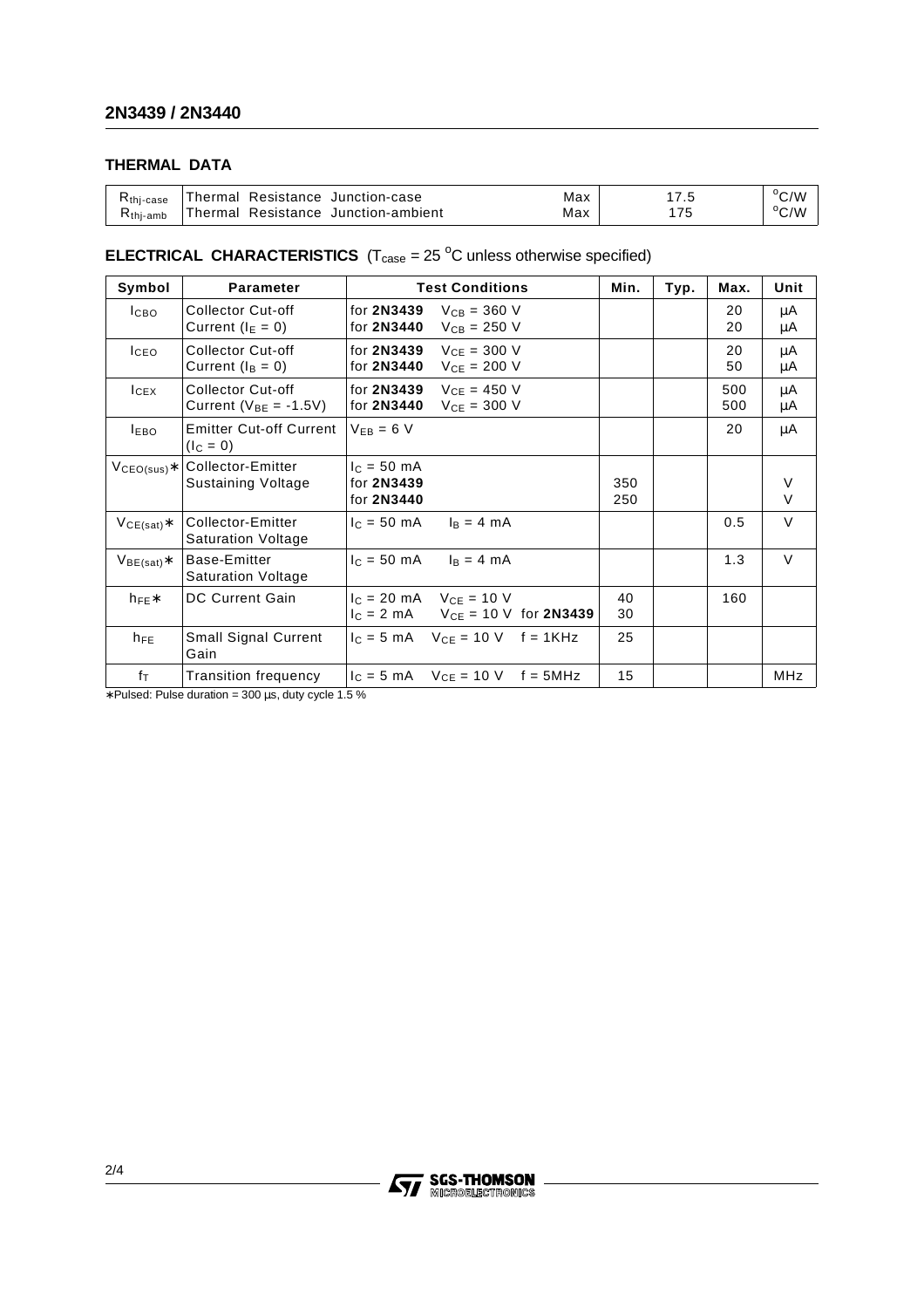| DIM.                      | mm                  |      |         | inch  |      |       |  |
|---------------------------|---------------------|------|---------|-------|------|-------|--|
|                           | MIN.                | TYP. | MAX.    | MIN.  | TYP. | MAX.  |  |
| $\boldsymbol{\mathsf{A}}$ | 12.7                |      |         | 0.500 |      |       |  |
| $\sf B$                   |                     |      | 0.49    |       |      | 0.019 |  |
| $\mathsf D$               |                     |      | $6.6\,$ |       |      | 0.260 |  |
| $\mathsf E$               |                     |      | 8.5     |       |      | 0.334 |  |
| $\mathsf F$               |                     |      | 9.4     |       |      | 0.370 |  |
| ${\mathsf G}$             | 5.08                |      |         | 0.200 |      |       |  |
| $\boldsymbol{\mathsf{H}}$ |                     |      | $1.2\,$ |       |      | 0.047 |  |
| $\mathsf I$               |                     |      | $0.9\,$ |       |      | 0.035 |  |
| L                         | $45^{\circ}$ (typ.) |      |         |       |      |       |  |

## **TO-39 MECHANICAL DATA**



**STAGES-THOMSON**<br>**STAGE REGISTRONICS**